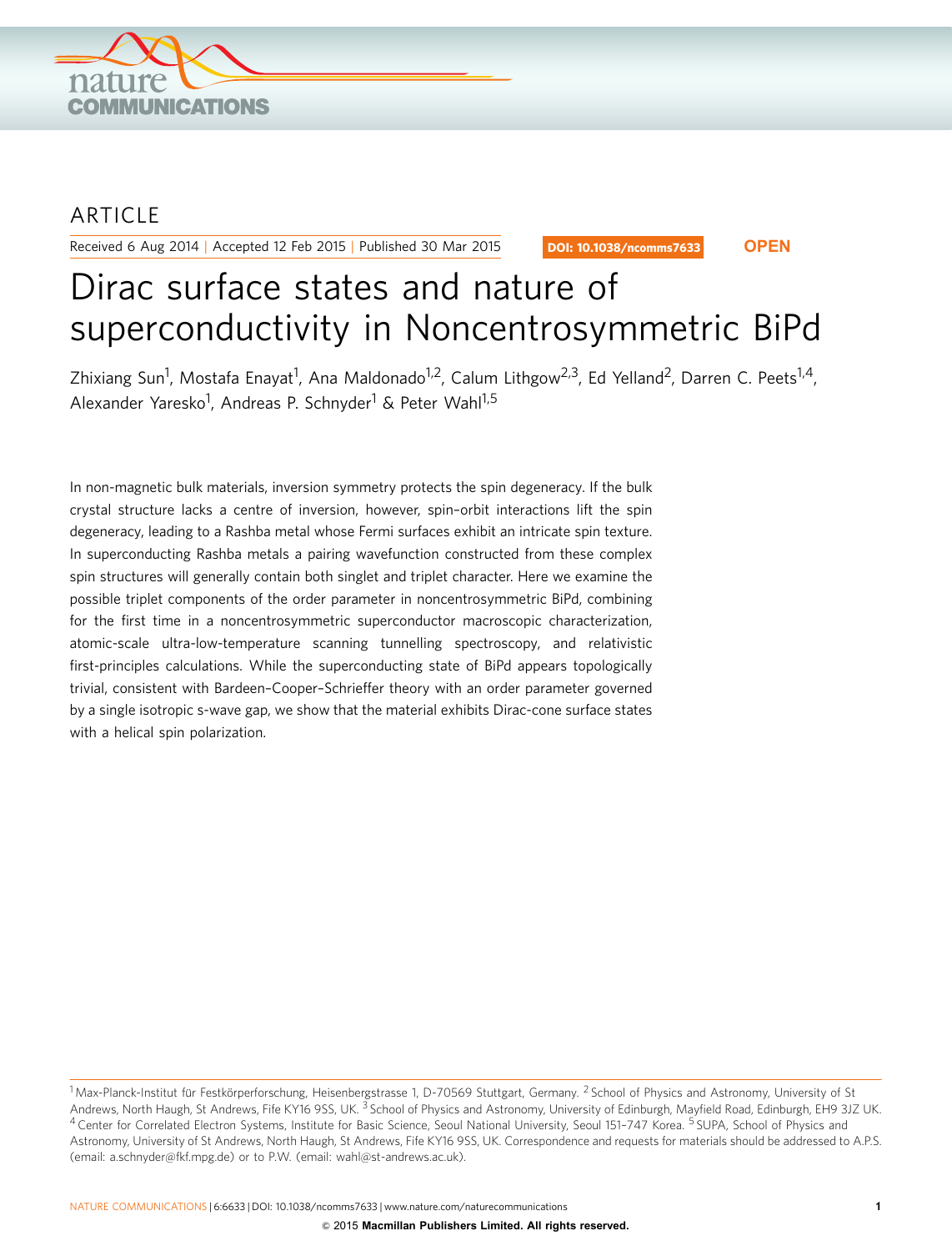<span id="page-1-0"></span>n noncentrosymmetric superconductors, the spin-orbit inter-<br>actions can give rise to a mixing of spin-singlet and spin-<br>triplet pairing components<sup>1-3</sup> and to a topologically nontrivial<br>superconducting phase<sup>4,5</sup><sub>2</sub> which n noncentrosymmetric superconductors, the spin–orbit interactions can give rise to a mixing of spin-singlet and spintriplet pairing components<sup>1-3</sup> and to a topologically nontrivial  $M_{\text{a}i}$  majorana surface states<sup>5–9</sup>. While in several materials indications for a triplet component of the order parameter have been detected, unambiguous evidence remains scarce. Scanning tunnelling microscopy (STM) and spectroscopy (STS) can help to identify the symmetry of the order parameters<sup>[10](#page-5-0)</sup>, however, it requires high-quality surfaces, which have not previously been obtained for any noncentrosymmetric superconductor.

The noncentrosymmetric compound  $\text{BiPd}^{11-13}$ , which becomes superconducting below  $T_c \approx 3.8 \text{ K}$  ([refs 14–17](#page-5-0)), offers the opportunity to study the interplay of the aforementioned spin– orbit coupling (SOC) effects with superconductivity. The large atomic spin–orbit interaction of the heavy element Bi results in a sizeable Rashba-like spin splitting of the calculated bulk bands and, moreover, may give rise to nontrivial band topologies and unconventional superconducting pairing symmetries. Here the term Rashba is used very broadly to denote any antisymmetric SOC that leads to band dispersions with nontrivial spin textures and a dominant linear term at time-reversal invariant momenta of the Brillouin zone (BZ, a classification of spin–orbit interactions in terms of point-group symmetries is discussed in [ref. 18\)](#page-5-0). This may give rise to nontrivial band topologies and unconventional superconducting pairing symmetries. Recent point-contact Andreev-reflection measurements have detected zero-bias anomalies and signs of multigap superconductivity<sup>[16](#page-5-0)</sup>. The former have been interpreted as evidence for Majorana midgap states predicted in topological superconductors.

In the following, we study the interplay of spin–orbit interactions with superconductivity in BiPd using scanning tunnelling spectroscopy and relativistic first-principles calculations. Tunnelling spectroscopy, performed on atomically flat surfaces, shows that superconductivity in BiPd is entirely consistent with conventional s-wave pairing. While the superconducting state of BiPd is topologically trivial, our electronic structure calculations show that the large atomic SOC of Bi alters the normal-state band topology of BiPd, leading to the appearance of a Dirac-cone surface state. The existence of these Dirac surface states is confirmed by our scanning tunnelling measurements of the surface density of states.

### Results

Topographic images and surface terminations.  $\alpha$ -BiPd has a noncentrosymmetric monoclinic crystal structure with space group  $P2_1$  [\(refs 11,12,13](#page-5-0)). As shown in Fig. 1a the unit cell contains 16 atoms with four inequivalent sites for each element. The structure is characterized by two double layers stacked along the  $b$  axis, related by a  $180^\circ$  screw symmetry. The crystal cleaves preferentially along (010) planes between the Bi layers; due to the lack of inversion symmetry, the (010) and (010) surfaces (facing up and down, respectively, in Fig. 1a) are not equivalent. Topographic STM images obtained on the samples cleaved in cryogenic vacuum show atomically flat terraces up to hundreds of nanometres in lateral size separated by steps (Fig. 1b). Line cuts show a step size of  $\sim$  5.3 Å between terraces (Fig. 1c), corresponding to half the height of the unit cell along  $b^{13}$ . In atomic resolution images, we observe two different kinds of surfaces. Figure 1d shows a twin boundary between the two. By comparing the surface structures and the atomic corrugations (Fig. 1e) with the expected Bi terminations, we deduce that the surfaces shown in Fig. 1d correspond to (010) on the left and (0 $10$ ) on the right. The main structural difference between the two terminations is the displacement of the atoms in the surface plane: the  $(0\bar{1}0)$ termination exhibits predominantly lateral displacement of Bi atoms at the surface, whereas for the (010) terminated surface, there is little lateral distortion but substantial vertical buckling of the neighbouring Bi atoms (Supplementary Fig. 1). The atomic resolution indicates high-quality surfaces free from reconstruction, making this the first noncentrosymmetric superconductor suitable for single-particle spectroscopies.

Surface states with Rashba-like spin splitting. The spatial and energy dependence of the local density of states was



Figure 1 | Crystal structure and topographic imaging. (a) Crystal structure of BiPd. The dashed horizontal line indicates the preferred cleavage plane between layers of Bi atoms, equivalent planes are at the top and the bottom of the unit cell. Because BiPd is not centrosymmetric, the bottom and top surfaces of a cleaved crystal are not identical. (b) STM topography showing atomically flat terraces with step edges, (c) height profile extracted at the position indicated by a red dashed line in b, showing step edges with  $\approx$  5.3 Å height. The step height corresponds to half the height of the unit cell. (d) Topographic image of a twin boundary between the two different terminations of the crystal, showing atomic resolution on both of them. The insets show unit-cell averaged close-ups of the atomic corrugation on the two sides—both recorded with the same tip (scale bar, 5 nm). (e) Line cut along the lines indicated in panel d. From the two line cuts, it can be noted that the difference in height of the two Bi atoms is larger for the surface to the left of the boundary, whereas the modulation of the distance between the Bi atoms is larger for the corrugation on the right. This can be compared with the modulation of the height and interatomic distances expected from the crystal structure and yields an assignment of the left surface to a (010) termination and for the right surface to a  $(0\bar{1}0)$  termination.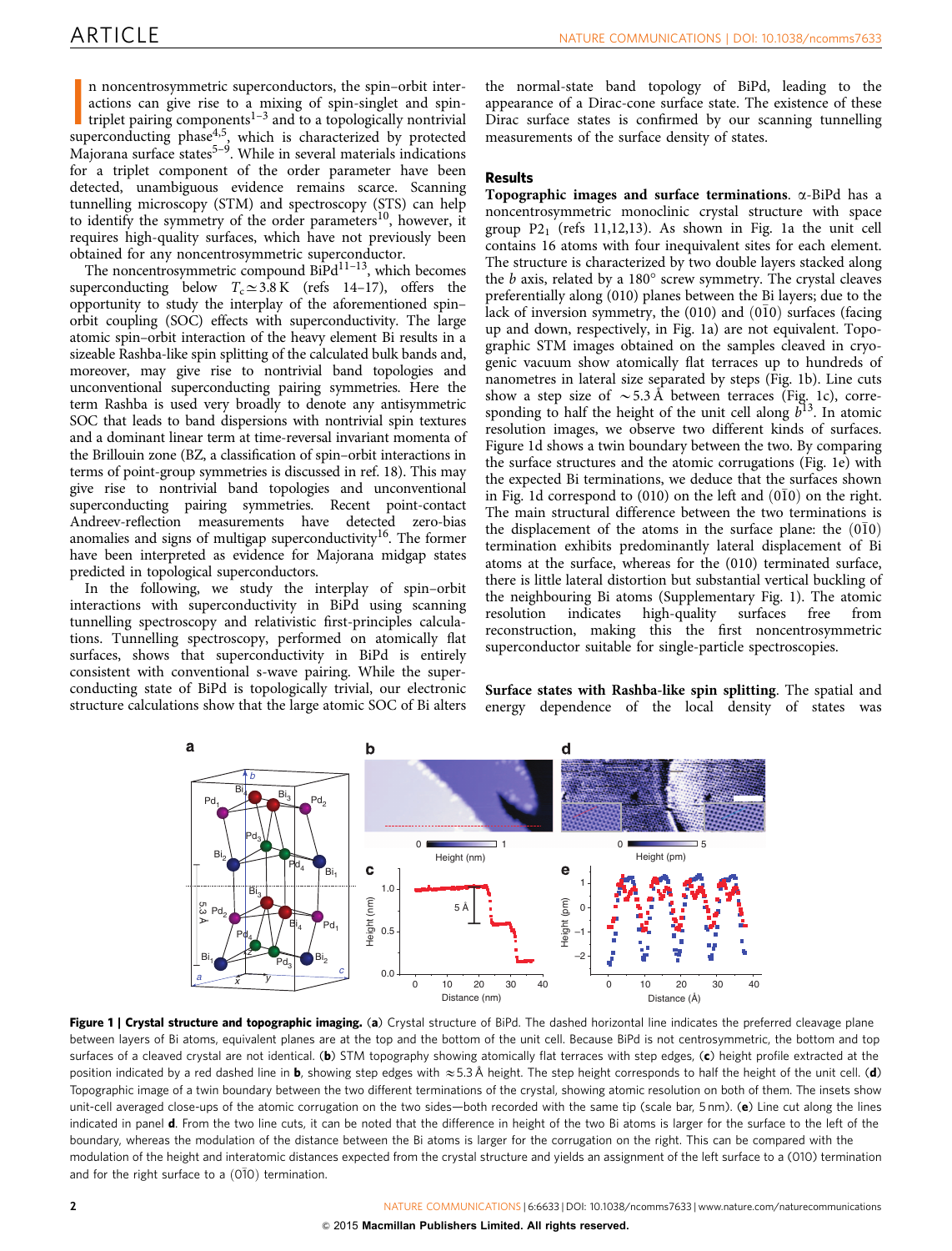<span id="page-2-0"></span>systematically measured using differential conductance (dI/dV) spectroscopy. While the spectra do not vary significantly as a function of STM tip position, they display pronounced features in their energy dependence. A typical differential conductance measurement covering a large energy range recorded at  $T \sim 1.5$  K is shown in Fig. 2a,b. The spectra exhibit a sharp peak at  $\sim 0.4$  V, which, by comparison with band structure calculations (Fig. 2c,d), we associate with a van Hove singularity due to the dispersion of a Dirac surface state near the  $\bar{\Gamma}$  point of the surface BZ. For a parabolic two-dimensional band with Rashba-like spin splitting, the width of the peak in the density of states, here 24 mV, is an estimate for the spin–orbit splitting<sup>[19](#page-5-0)</sup>. In Fig. 2c,d, we show the projected bulk bands together with the dispersion of the surface states near  $E_F$  of (010) and (010) terminated surfaces obtained from a slab calculation along high-symmetry lines of the surface BZ of BiPd. A Dirac-cone surface state appears at the  $\bar{\Gamma}$  point within the projected band gap opened by SOC (see Supplementary Figs 2 and 3). This suggests that spin–orbit interactions change the band topology near the time-reversal invariant momentum  $\Gamma$  from trivial to nontrivial. The lower branch of the Dirac state is almost completely buried inside the four bulk  $p_{1/2}$  bands and the Dirac point, which is protected by time-reversal symmetry, lies just above the top of these bands. Due to the absence of inversion symmetry, the shape of the Dirac states at the top and bottom sides of (010) BiPd are inequivalent. That is, the Dirac state at the  $(0I0)$  surface is shifted downwards by  $\sim$  75 meV as compared with that at the (010)-terminated surface. Similarly the spin textures of the Dirac states at opposite sides are expected to be dissimilar and not simply related by symmetry (Fig. 2c,d). As a result, the Dirac electrons of these surface states fractionalize into two inequivalent halves at the top and bottom sides of BiPd.

Properties of the superconducting state. The next question is whether the Rashba-like spin–split band structure of BiPd manifests exotic superconductivity when cooled. We have characterized the superconducting state in BiPd by ultra-low-temperature STM and STS, transport, specific heat and magnetic susceptibility. Resistivity and magnetic susceptibility (Supplementary Fig. 4a, b), which are in good agreement with previously published results [15–17,20,](#page-5-0) as well as specific heat ([Fig. 3a](#page-3-0)) show that BiPd becomes superconducting below  $T_c \approx 3.8 \text{ K}$  (Supplementary Note 2). The specific heat data reveal a slightly larger discontinuity at  $T_c$  than expected from Bardeen–Cooper–Schrieffer (BCS) theory, while the low-temperature behaviour indicates a full, nodeless gap. Most importantly, the measurements reveal a significant discrepancy between the upper critical field  $H_{c2}$  determined from specific heat and transport measurements, as can be seen in [Fig. 3a,b](#page-3-0). While the magnetic field-dependent resistivity at 1.4 K ([Fig. 3b](#page-3-0)) shows three distinct transitions at 0.1, 0.17 and 0.7 T, the temperature dependence of the specific heat [\(Fig. 3a](#page-3-0)) shows no indication of bulk superconductivity at magnetic fields of 0.07 or 0.1 T. This indicates that the transitions observed in the resistance at 0.17 and 0.7 T do not represent bulk behaviour. We note that in [ref. 15](#page-5-0) the upper critical field based on transport measurements alone was reported as 0.7 T, suggesting a similar non-bulk contribution to the electrical transport may have been present also in those samples. To elucidate the nature of the superconducting order parameter and confirm this result, we have performed STS at temperatures down to 15 mK.

High-resolution tunnelling spectroscopy within a narrow energy range of  $\pm 1.25$  mV around  $E_F$  as shown in [Fig. 3c](#page-3-0) displays a fully-gapped superconducting density of states with sharp coherence peaks. We have fitted a Dynes equation for a single isotropic gap to the tunnelling spectrum, using an effective



Figure 2 | Dirac surface states. (a) Tunnelling spectrum obtained on the surface of BiPd, showing a sharp peak at  $+0.4$  V, from atomic resolution images were assigned to a termination as on the left in [Fig. 1d](#page-1-0). ( $\mathbf{b}$ ) Highresolution spectrum around the peak energy that we attribute to a van Hove singularity of the spin–split surface states; a fit of a Lorentzian (red line) to the peak yields a width of  $24 \text{ mV}$ . Spectra in (a and b) were taken at a temperature  $T\sim1.5$  K (the resolution of the spectrum in **a** is not sufficiently high to resolve the superconducting gap at  $0 \vee$ ). (c,d) Electronic band dispersions near  $E_F$  are shown for a (010) slab geometry along the highsymmetry lines of the surface BZ. The bulk bands are shaded in grey and surface states found on the (010) and  $(0\bar{1}0)$  surfaces as green and orange solid lines, respectively. The spin polarizations of the surface states are indicated by the solid and open triangles. (c) The in-plane polarization  $S_{\perp}$ (in the direction perpendicular to  $k$ ) and (d) the out-of-plane polarization  $S_{z}$ . The spin direction is correlated with the direction of the momentum, forming almost a 90 $^{\circ}$  angle. (e) BZ of BiPd for the crystal structure shown in [Fig. 1a.](#page-1-0) (f) Surface BZ for the  $(0\bar{1}0)$  surface.

temperature  $T_{\text{eff}} = 130 \text{ mK}$  (as determined previously to be the energy resolution of the experiment<sup>[21](#page-5-0)</sup>) and an adjustable broadening parameter  $\Gamma$  accounting for impurity scattering, finite quasiparticle lifetime and a possible anisotropy of the order parameter. The fit to the spectrum in [Fig. 3c](#page-3-0) yields a gap with amplitude  $\Delta = 601 \,\mu\text{eV}$  and  $\Gamma = 12 \,\mu\text{eV}$ . The tunnelling spectra and hence the gap size exhibit very little spatial variation, even across step edges. The temperature dependence of the superconducting gap shows the disappearance of the gap at temperatures close to the bulk transition temperature  $T_c$ , with temperature dependence in excellent agreement with the BCS theory ([Fig. 3d\)](#page-3-0). As opposed to point-contact spectroscopy<sup>16</sup>, our data show no evidence for zero-bias peaks when measuring with non-superconducting tips.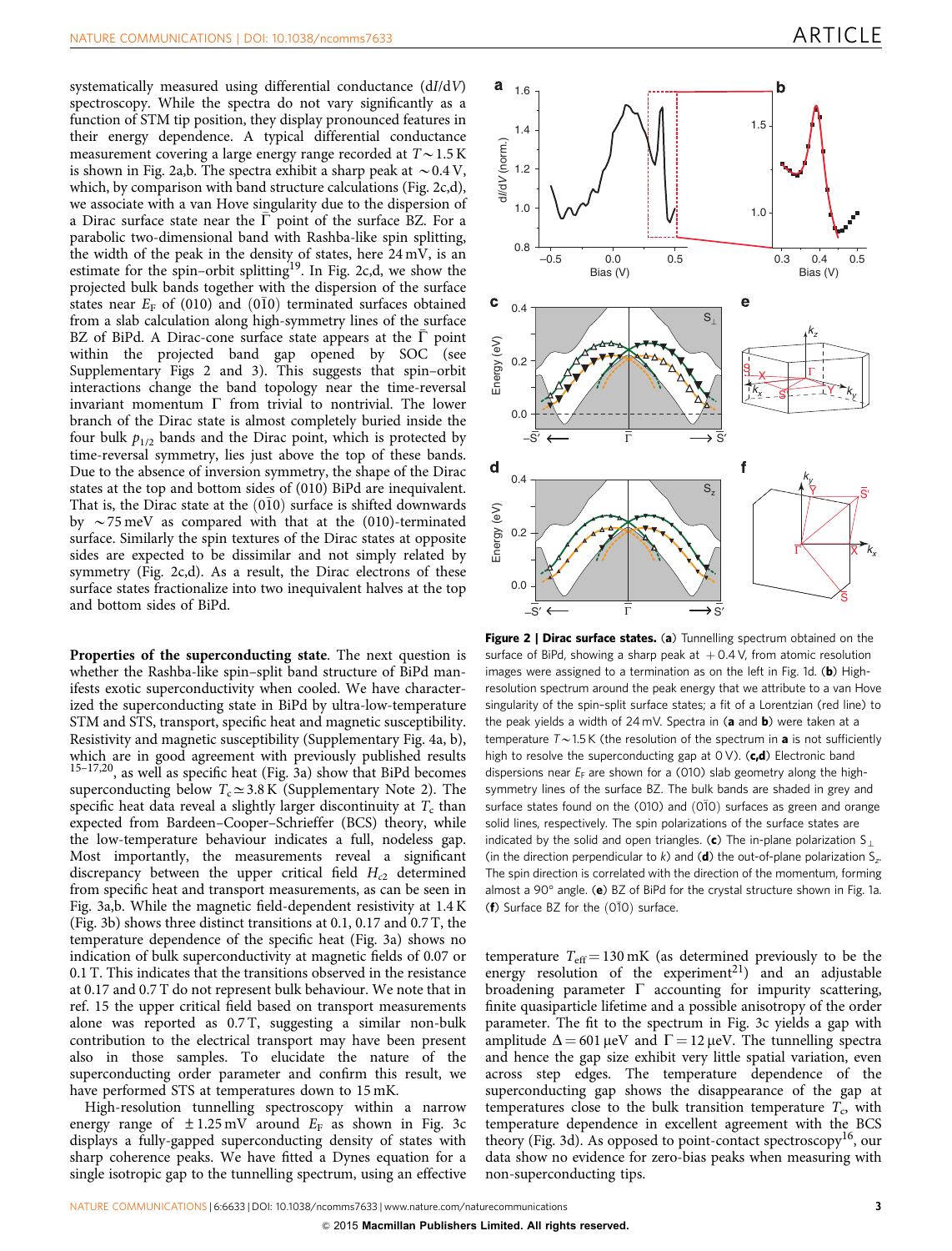<span id="page-3-0"></span>

Figure 3 | Superconductivity. (a) Temperature-dependent specific heat for BiPd, the data show the bulk  $T_c$  of 3.8 K, no transition is seen at magnetic fields of 70 mT or larger at temperatures down to 400 mK. Only the lowest critical field seen in transport is consistent with the specific heat. Solid green line shows BCS behaviour, solid black line is calculated using the gap obtained from the tunnelling spectra. (b) Transport measurements as a function of magnetic field B performed on the same crystals at 1.4 K. Three transitions are visible when meased at a current  $I = 500 \mu A$  at  $H = 0.1$ , 0.17 and 0.6 T. At higher currents, the two upper transitions disappear, leaving only the lowest one. (c) Tunnelling spectrum of the superconducting state at  $T = 15$  mK showing a full gap consistent with isotropic s-wave pairing. The blue line shows the fit of a Dynes function ( $I_s = 2.0$  nA,  $V_s = 8$  mV and  $V_{mod} = 10 \,\mu$ V). (d) Temperature dependence of the superconducting gap, compared with a fit of mean field theory, inset shows the raw spectra.

Tunnelling spectra ([Fig. 4a](#page-4-0)) at 10 mK reveal a complete suppression of the superconducting gap in fields of only 70 mT and indicate an upper limit of the lower critical field  $H_{c1}$  of about 20 mT. The field dependence of the gap size, as shown in [Fig 4b,](#page-4-0) confirms that the gap vanishes at an upper critical field  $H_{c2} \simeq 75$  mT (extrapolated to  $T = 0$  K), which is consistent with the magnetization measurements (compare Supplementary Note 2 and [ref. 20\)](#page-5-0) and specific heat. From the tunnelling spectra we extract a ratio of gap size to critical temperature of  $\Delta_0$ /  $(k_BT_c)\approx1.9$ , slightly larger than the weak coupling BCS prediction of 1.764. Recalculating the behaviour of the specific heat with the experimental gap magnitude results in significantly improved agreement with experiment, confirming that specific heat detects the same superconducting gap size as tunnelling spectroscopy (Fig. 3a, see also Supplementary Note 3 and Supplementary Fig. 5). The level of quantitative agreement among these techniques confirms that tunnelling in BiPd is sensitive to the bulk superconducting properties.

Imaging of vortex cores and vortex bound states. In type-II superconductors with nontrivial normal-state band topology, Majorana zero-energy modes can emerge in vortex cores even in the absence of unconventional pairing symmetries $22,23$ . To test this possibility, we performed extensive field-dependent STM measurements on the vortex state of BiPd. [Figure 4c](#page-4-0) shows a spatial map of the differential conductance at zero bias, revealing a vortex pinned at a step edge. At the centre of the vortex core we detect a strong zero-bias peak in the differential conductance ([Fig. 4d\)](#page-4-0), which we attribute to Caroli-de Gennes–Matricon (CdGM) bound states, of which zero-energy Majorana states are a special case<sup>[24–26](#page-5-0)</sup>. These vortex bound states decay outside the vortex core on the scale of the coherence length  $\zeta_0$ . From the radial dependence of the spectra (see [Fig. 4e\)](#page-4-0),  $\xi_0$  is estimated to be  $\sim$  60 nm, in good agreement with the value obtained from the Ginzburg–Landau expression  $\zeta_0 = \sqrt{\Phi_0/(2\pi H_{c2})} \simeq 66$ nm ( $\Phi_0$ being the magnetic flux quantum  $h/(2e)$ ), reconfirming the extrapolated  $H_{c2}$ . To distinguish possible zero-energy Majorana modes from ordinary CdGM states with finite energy, a resolution on the order of the level spacing  $\varepsilon_0 = \Delta^2/E_F$  of the CdGM states is required. For BiPd, we estimate  $\varepsilon_0 \approx 100 \text{ neV}$ , which cannot be resolved due to limitations of the energy resolution of the instrument, but will also likely be exceeded by the intrinsic broadening of the quasiparticle states. Observation of Majorana modes may require a superconductor with a larger pairing gap.

### **Discussion**

Our tunnelling spectra, their temperature and magnetic field dependence together with the specific heat data strongly suggest that superconductivity in BiPd behaves rather conventionally, consistent with BCS predictions for a nearly isotropic s-wave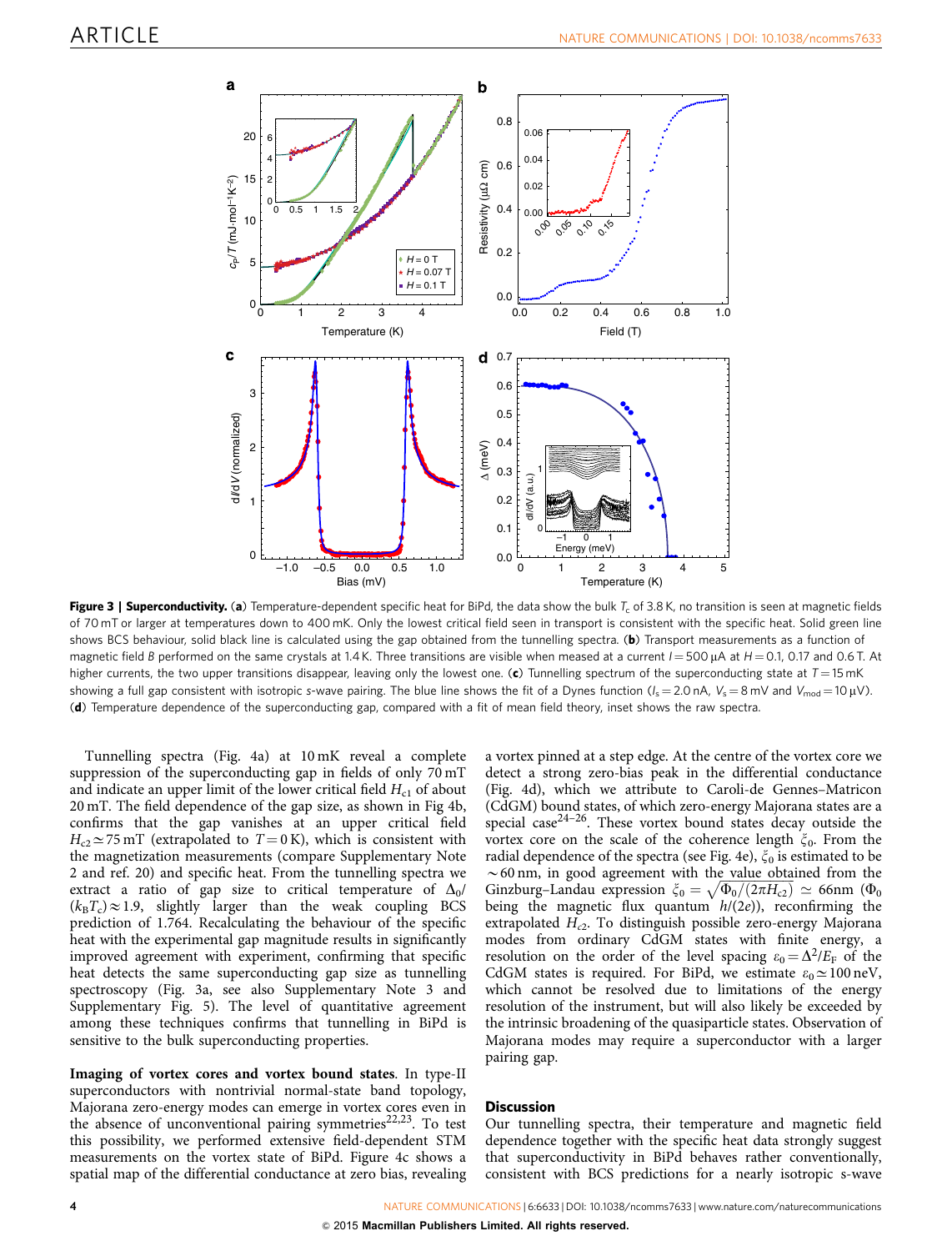<span id="page-4-0"></span>

Figure 4 | Vortex core imaging. (a) STM conductance spectra at base temperature  $T = 15$  mK as a function of the magnetic field applied perpendicular to the surface  $(l_s = 2 nA, V_s = 8 mV$  and  $V_{mod} = 10 \mu V$ ). (b) Field dependence of the superconducting gap as determined from a BCS fit of the spectra in panel **a**. The blue line represent a fit of  $\Delta(H) = \Delta(O)[1 - (H/H_{c2})^2]$  to the data points, yielding a critical field  $H_{c2} = 75$  mT. Arrows mark positions were the data substantially deviate from the expected behaviour, indicating that vortex cores pass by close to the tip position, the lowest fields at which these are detected yield an upper limit for  $H_{c1}$  < 20 mT. (c) Differential conductance map at the Fermi energy with an applied magnetic field of  $H = 53$  mT along the b axis ( $V_B$  = 0 mV,  $I_s$  = 2 nA,  $V_s$  = 8 mV and  $V_{mod}$  = 50  $\mu$ V, 100  $\times$  100 nm<sup>2</sup>). In the upper right corner a vortex is pinned at a step edge. (d) Differential conductance spectrum in the centre of the vortex core, showing the spectroscopic signature of a vortex bound state. (e) d//dV spectral map as a function of sample bias and distance from the centre of the vortex core along the green line in panel  $c$  showing the spatial decay of the zero-bias peak shown in  $d$ .

order parameter and dominant spin-singlet pairing. A sizeable triplet pairing component, which was recently discussed in the context of topological superconductivity<sup>[16,27](#page-5-0)</sup>, is expected to lead to zero-bias anomalies due to Majorana surface states. From our data there is no evidence of a finite surface density of states at zero energy in zero field. While the transition seen in transport at fields  $> 0.5$  T [\(Fig. 3b](#page-3-0)) is consistent with a previously reported critical field of  $H_{c2} \approx 0.6$  T [\(ref. 15](#page-5-0)), STM data and especially specific heat are not. Both yield a substantially smaller critical field  $H_{c2}$  ~ 75 mT, which is also consistent with the vortex core size. This suggests that transport at magnetic fields larger than 75mT and small currents is governed by superconductivity near defects. If the anomalies seen in transport were due to surface effects as might be expected for topological superconductivity, they should leave strong signatures in tunnelling spectra. Point defects or impurities appear unlikely candidates, because a rather large density would be required to dominate the transport. Therefore the more likely explanation is that superconductivity near extended defects, for example twin boundaries, is more robust against magnetic field than in the bulk. In fact, our resistivity measurements come into agreement with other techniques if high-drive currents are used (Supplementary Fig. 4), suggestive of the suppression of critical currents along filamentary pathways. Enhanced critical fields near twin boundaries in noncentrosymmetric superconductors have recently been posited to occur due to magnetoelectric effects<sup>28</sup>, while the formation of orbital currents would be suppressed by scattering at the boundaries or by the limited spatial extent of the superconductivity nucleated at such a defect.

In summary, these first temperature- and field-dependent tunnelling spectra on a noncentrosymmetric superconductor show that BiPd is well described with a single gap, an isotropic s-wave order parameter and the predictions of BCS theory, confirmed by bulk measurements. Our results suggest that the coupling mechanism that mediates Cooper pairing in BiPd favours s-wave superconductivity, leading to a negligible triplet  $component<sup>29</sup>$ . While the superconducting phase of BiPd appears to be topologically trivial, its normal-state band structure exhibits nontrivial features. By means of electronic structure calculations, we have shown that the large atomic SOC of Bi alters the band topology near the  $\Gamma$  point, leading to the appearance of a Diraccone surface state, the existence of which is confirmed by our STM measurements of the surface density of states. Our results highlight the importance of a characterization both at the macroscopic and microscopic scales to establish a complete picture of the physical properties, while the ability to apply STM to noncentrosymmetric superconductors will open new avenues of exploration in this exciting field.

### Methods

Crystal growth. Large single crystals of BiPd were grown by a modified Bridgman–Stockbarger technique. Stoichiometric quantities of Bi (Alfa Aesar, 99.999%) and Pd (Degussa, 99.95%) were sealed under vacuum in a quartz ampoule having a conical end, then suspended in a vertical tube furnace. While maintaining a temperature gradient over the length of the quartz tube, the furnace was heated well above the melting point to ensure homogeneity. BiPd melts congruently at 600 °C. The ampoule was subsequently cooled through the melting temperature at a rate of  $0.2^{\circ}$ C h<sup>-1</sup>, then cooled through the  $\alpha$ - $\beta$  phase transition at 189 °C at 0.5 °C h<sup>-1</sup> to maximize the domain size of the low-temperature  $\alpha$